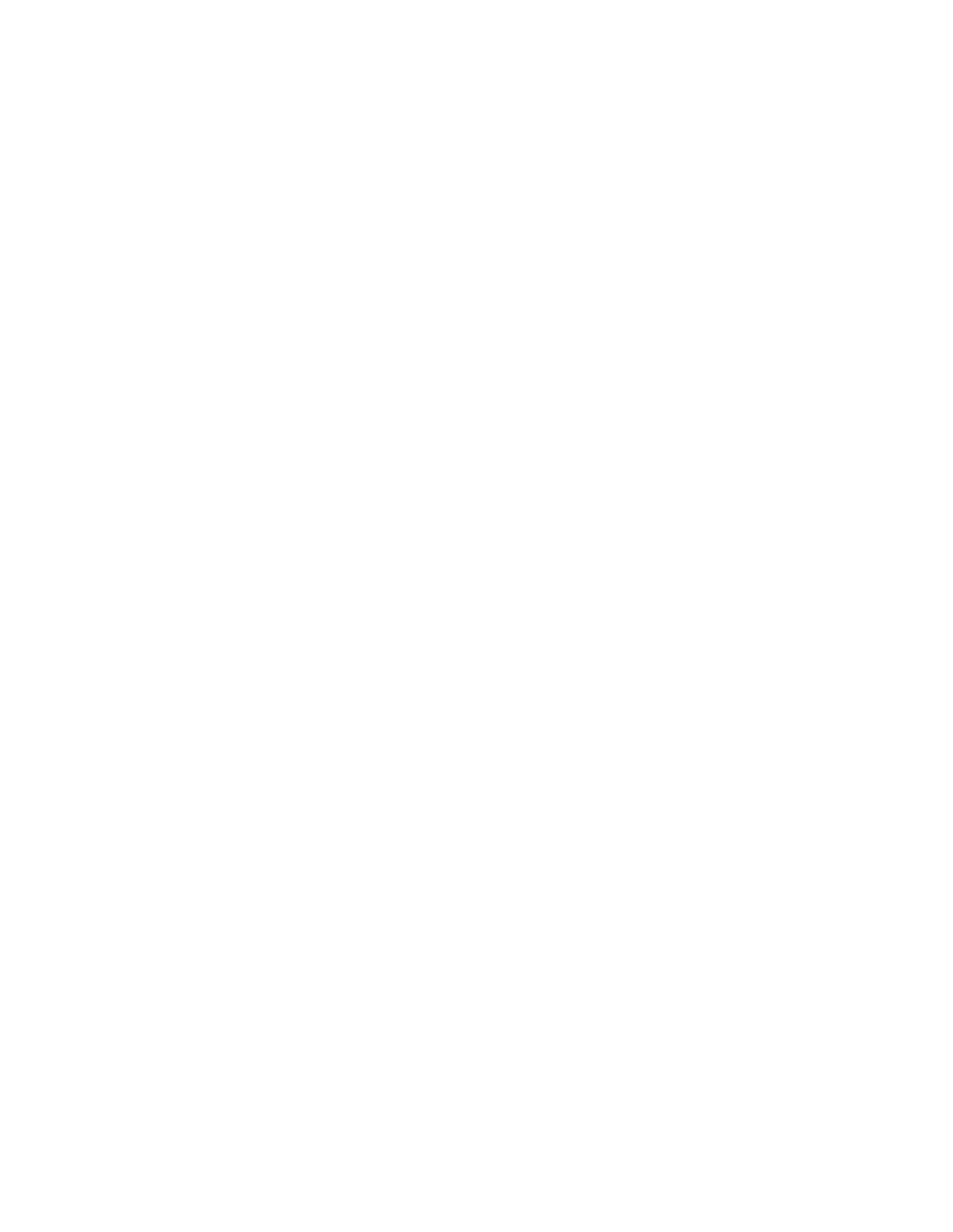#### **SECTION 15173.1 PROPELLER-TYPE WATER FLOWMETERS**

### <span id="page-2-0"></span>**PART 1 - GENERAL**

#### <span id="page-2-1"></span>1.01 DESCRIPTION

Each flowmeter shall be of the propeller-driven current, cold-water type conforming to the requirements of AWWA Standard C-704, unless a higher requirement is specified herein. The main body of the meter shall be steel constructed, suitable for a working pressure of 150 psi. Sizes of meters shall be in accordance with the construction drawings. Meters shall be furnished with flanged ends (unless otherwise specified) and a minimum of three flow-straightening vanes located directly upstream of the meterhead assembly. The meterhead shall be mounted on the meter tube by means of a flanged or victaulic connection to permit convenient removal of the meterhead assembly. Coating for each meter shall be fusion-bonded epoxy in accordance with AWWA Standard C-213.

#### <span id="page-2-2"></span>1.02 FLOWMETER REGISTER

The meter register shall have a six digit, straight-reader totalizer, registered in acre feet and a "gpm" flow indicating dial. The meter register shall be enclosed in a moisture-proof housing which includes a clear plastic or glass lens. The lens and register shall be protected by means of a hinged cover with a lock hasp.

#### <span id="page-2-3"></span>1.03 REGISTER TRANSMITTER

Unless specified otherwise, a 4-20 mA transmitter, powered by an external power supply, shall be furnished with the meter. The transmitter shall be mounted between the register mounting plate and the register housing. The meter shall be a McCrometer Model MW500 or approved equal equipped with a Model EA E7000 series transmitter.

#### <span id="page-2-4"></span>1.04 OVERRUN (HEAVY-DUTY) BEARING

Each meter shall be furnished standard with a heavy-duty extended wear bearing such as a high flow overrun bearing (normally optional).

#### <span id="page-2-5"></span>1.05 CERTIFICATE OF TESTED ACCURACY

The Contractor shall furnish a manufacturer's Certificate of Testing to the Engineer for each meter provided. Upon completion of installation in a water transmission facility, the metering equipment shall be tested to demonstrate proper performance.